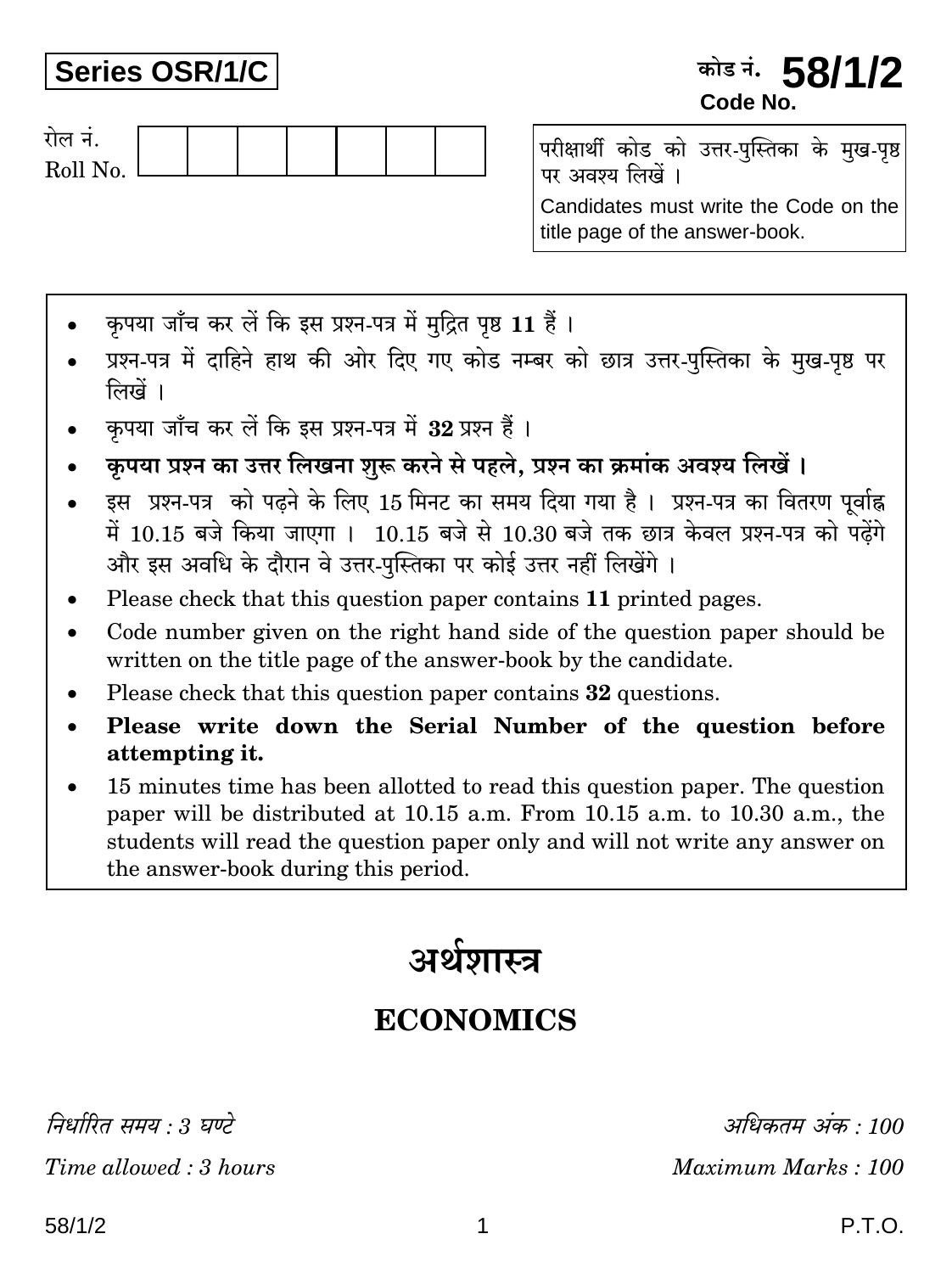#### सामान्य निर्देश:

- दोनों खण्डों के **सभी** प्रश्न अनिवार्य हैं ।  $(i)$
- प्रत्येक प्रश्न के निर्धारित अंक उसके सामने दिए गए हैं ।  $(ii)$
- प्रश्न संख्या 1 5 तथा 17 21 अति लघूत्तरात्मक प्रश्न हैं. जिनमें प्रत्येक का 1 अंक है ।  $(iii)$ इनका प्रत्येक का उत्तर **एक वाक्य** में ही अपेक्षित है ।
- प्रश्न संख्या 6 10 और 22 26 लघुत्तरात्मक प्रश्न हैं, जिनमें प्रत्येक के 3 अंक हैं ।  $(iv)$ प्रत्येक का उत्तर सामान्यतः 60 शब्दों से अधिक नहीं होना चाहिए ।
- प्रश्न संख्या 11 13 और 27 29 भी लघुत्तरात्मक प्रश्न हैं, जिनमें प्रत्येक के 4 अंक हैं ।  $(v)$ प्रत्येक का उत्तर सामान्यतः 70 शब्दों से अधिक नहीं होना चाहिए ।
- प्रश्न संख्या 14 16 और 30 32 व्याख्यात्मक उत्तर वाले प्रश्न हैं. जिनमें प्रत्येक के  $(vi)$ 6 अंक हैं । प्रत्येक का उत्तर सामान्यतः 100 शब्दों से अधिक नहीं होना चाहिए ।
- तारांकित (\*) प्रश्न मुल्याधारित प्रश्न हैं ।  $(vii)$
- (viii) उत्तर संक्षिप्त तथा तथ्यात्मक होने चाहिए तथा यथासंभव ऊपर दी गई सीमा के अंतर्गत ही तिए जाने चाहिए ।

#### **General Instructions:**

- $(i)$ All questions in both the sections are compulsory.
- $(ii)$ Marks for questions are indicated against each.
- $(iii)$ Questions No.  $1 - 5$  and  $17 - 21$  are very short-answer questions carrying 1 mark each. They are required to be answered in **one sentence** each.
- Questions No.  $6 10$  and  $22 26$  are short-answer questions carrying  $(iv)$ 3 marks each. Answers to them should normally not exceed 60 words each.
- $(v)$ Questions No. 11 – 13 and 27 – 29 are also short-answer questions carrying 4 marks each. Answers to them should normally not exceed 70 words each.
- Questions No.  $14 16$  and  $30 32$  are long-answer questions  $(vi)$ carrying 6 marks each. Answers to them should normally not exceed 100 words each.
- Questions marked star  $(*)$  are value-based questions.  $(vii)$
- (viii) Answers should be brief and to the point and the above word limits should be adhered to as far as possible.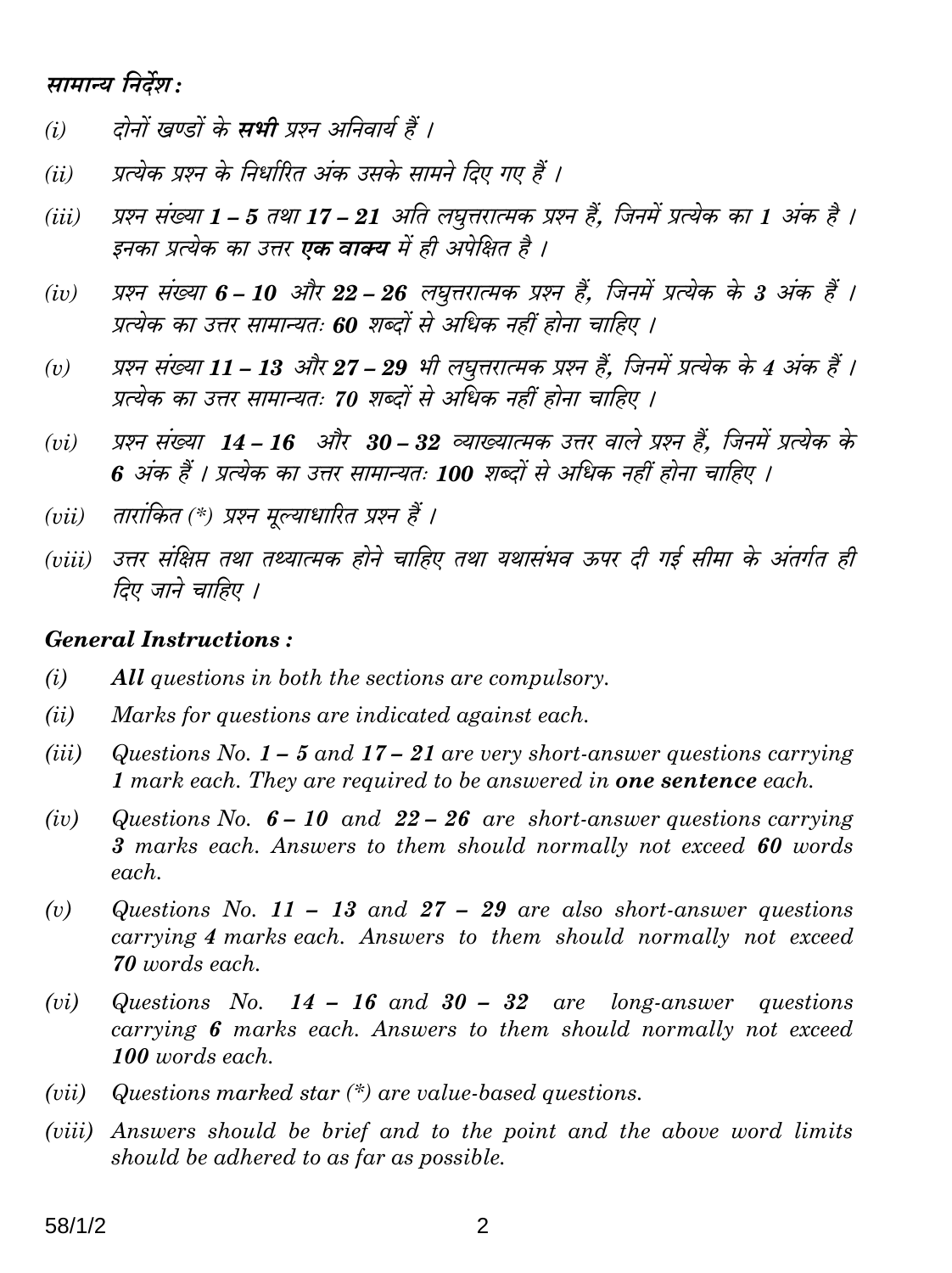#### खण्ड अ

### **SECTION A**

| $*1.$ | उत्पादन क्षमता के संदर्भ में शिक्षा के विस्तार से प्राप्त आर्थिक मूल्य का नाम बताइए ।                        | 1       |
|-------|--------------------------------------------------------------------------------------------------------------|---------|
|       | Name the economic value achieved through the spread of education in<br>the context of production potential.  |         |
| 2.    | सीमान्त उपयोगिता की परिभाषा दीजिए ।<br>Define marginal utility.                                              | 1       |
| 3.    | स्थिर लागतों के दो उदाहरण दीजिए।<br>Give two examples of fixed costs.                                        | 1       |
| 4.    | वस्तु की पूर्ति के "घटने" का एक कारण बताइए ।<br>Give one reason for "decrease" in supply of a good.          | 1       |
| 5.    | उत्पादन बढ़ने पर औसत स्थिर लागत क्यों घटती है ?<br>Why does average fixed cost fall with increase in output? | $\it 1$ |
| 6.    | $A$ और $B$ प्रतिस्थापन वस्तुएँ हैं । $A$ की कीमत में वृद्धि के $B$ की माँग पर प्रभाव की<br>व्याख्या कीजिए ।  | 3       |
|       | अथवा                                                                                                         |         |
|       | माँग में "वृद्धि" के किन्हीं दो कारणों की व्याख्या कीजिए ।                                                   |         |
|       | A and B are substitute goods. Explain the effect of rise in price of A on<br>the demand for B.               |         |
|       | <b>OR</b>                                                                                                    |         |
|       | Explain any two causes of "increase" in demand.                                                              |         |
| 7.    | पूर्ति वक्र के दाँईं ओर खिसकने के किन्हीं दो कारणों की व्याख्या कीजिए ।                                      | 3       |
|       | Explain any two causes of a rightward shift in supply curve.                                                 |         |

 $\mathfrak{S}$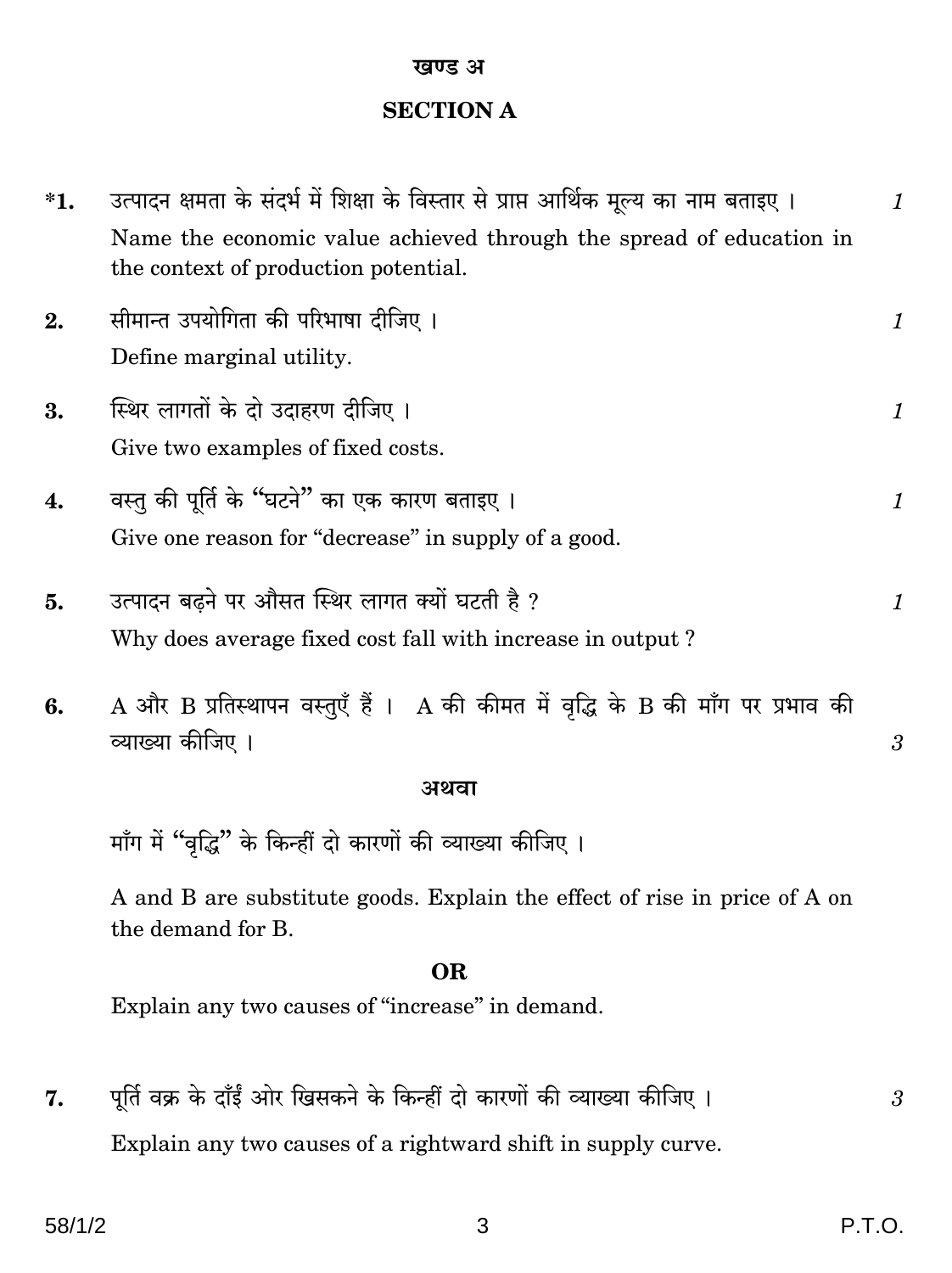#### उत्पादन के प्रत्येक स्तर पर औसत परिवर्ती लागत का परिकलन कीजिए : 8.

| उत्पादन (इकाइया)           |  |  |  |
|----------------------------|--|--|--|
| ंसीमान्त लागत ( <i>र</i> ) |  |  |  |

#### Calculate average variable cost at each level of output:

| Output (units)                    |  |  |  |
|-----------------------------------|--|--|--|
| Marginal cost $(\overline{\tau})$ |  |  |  |

एक वस्तु की कीमत 10 प्रतिशत बढ़ने से उसकी पूर्ति 150 इकाई से बढ़कर 180 इकाई हो  $9.$ जाती है। इसकी पर्ति की कीमत लोच का परिकलन कीजिए। 10 percent increase in the price of a good raises its supply from 150 units to 180 units. Calculate its price elasticity of supply.

- 'क्या उत्पादन करें' की समस्या क्यों उत्पन्न होती है ? समझाइए ।  $10.$ Why does the problem of 'what to produce' arise? Explain.
- एक पूर्ण प्रतियोगी बाज़ार की मुख्य विशेषताएँ बताइए । 11.

State the main features of a perfectly competitive market.

एक उपभोक्ता केवल दो वस्तुओं का उपभोग करता है और संतुलन में है। दिखाइए कि एक 12. वस्तु की कीमत और माँग में विपरीत सम्बन्ध होता है। उपयोगिता विश्लेषण की सहायता से समझाइए ।

A consumer consumes only two goods and is in equilibrium. Show that price and demand for a good are inversely related. Explain using utility analysis.

 $\overline{\tau}$  10 प्रति इकाई की कीमत पर एक वस्तु की माँग मात्रा 1500 इकाई है। इसकी माँग की 13. कीमत लोच (-) 1.5 है। जब इसकी कीमत घटकर ₹ 8 प्रति इकाई हो जाती है, तो इसकी माँग मात्रा कितनी होगी ? परिकलन कीजिए ।

#### अथवा

माँग की कीमत लोच का परिकलन करने की ज्यामितीय विधि की व्याख्या कीजिए ।

 $\overline{4}$ 

3

3

 $\overline{4}$ 

 $\overline{4}$ 

 $\overline{4}$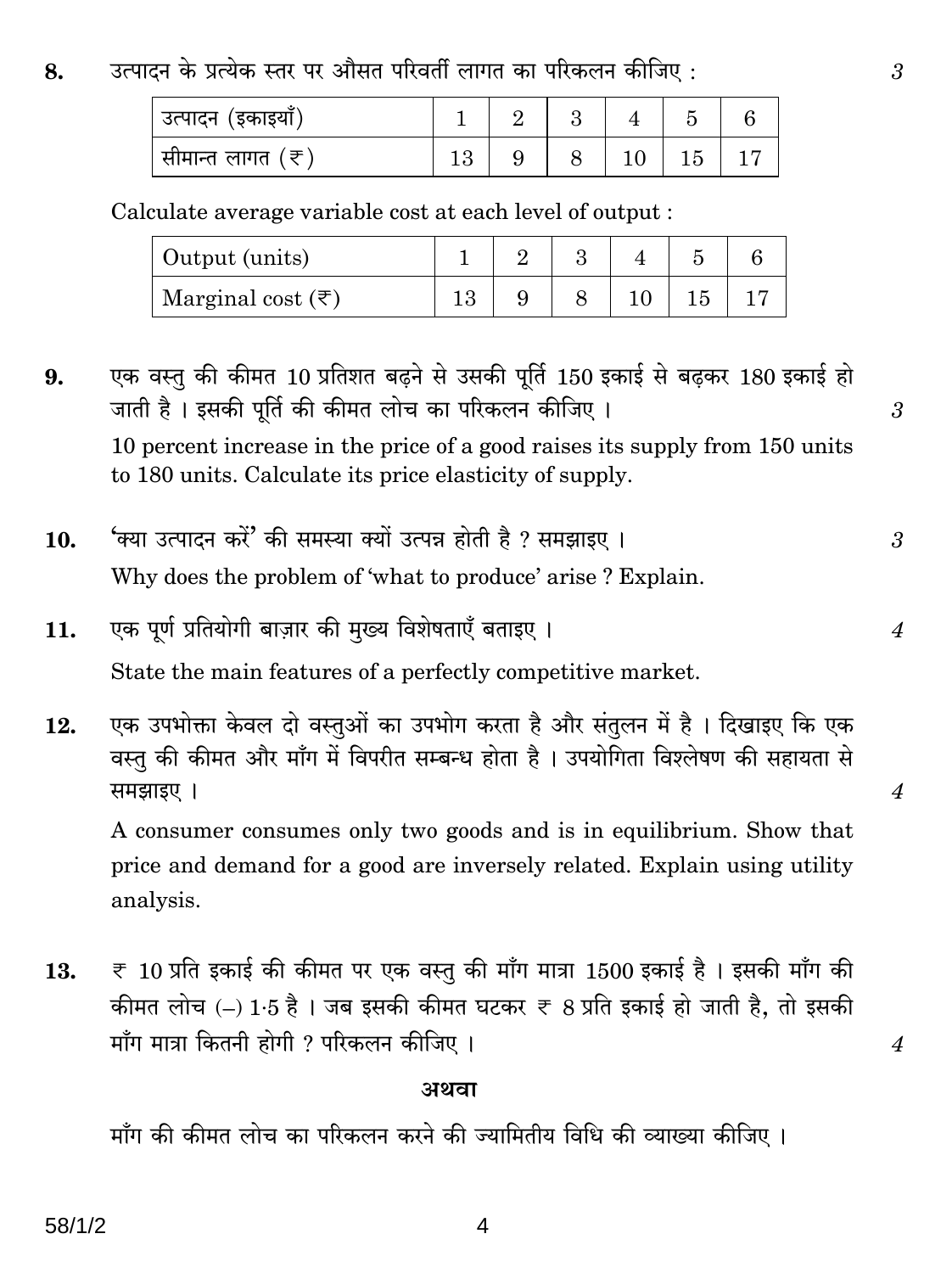The quantity demanded of a good is 1500 units at the price of  $\overline{\xi}$  10 per unit. Its price elasticity of demand is  $(-) 1.5$ . Calculate its quantity demanded, when its price falls to  $\overline{\xi}$  8 per unit.

#### OR.

Explain the geometric method of calculating price elasticity of demand.

एक वस्तु के पूर्ति आधिक्य का अर्थ समझाइए और इसके वस्तु की कीमत, माँग और पूर्ति 14. पर प्रभावों की शृंखला की व्याख्या कीजिए। (रेखाचित्र का प्रयोग कीजिए)

Explain the meaning of excess supply of a commodity and its chain of effects on price, demand and supply of the commodity. (use diagram)

एक वस्तु के 'पूर्ति आधिक्य' का अर्थ समझाइए और इसके वस्तु की कीमत, माँग और पूर्ति पर प्रभावों की शृंखला की व्याख्या कीजिए। (तालिका का प्रयोग कीजिए)

Explain the meaning of 'excess supply' of a commodity and its chain of effects on price, demand and supply of the commodity. (use a schedule)

उत्पादन के किस स्तर पर उत्पादक संतुलन की स्थिति में होगा ? अपने उत्तर के लिए कारण 15. दीजिए। (सीमान्त लागत और सीमान्त आगम (संप्राप्ति) विधि का प्रयोग कीजिए)

| <sup>।</sup> उत्पादन (इकाइयाँ)        |    |    |    |    |
|---------------------------------------|----|----|----|----|
| <sup> </sup> कुल आगम (संप्राप्ति) (₹) | 12 | 18 | 24 | 30 |
| ्कुल लागत (₹)                         | 13 |    | 24 | 31 |

At what level of output will the producer be in equilibrium? Give reasons for your answer. (Use marginal cost and marginal revenue approach)

| Output (units)                 |     |    |    |
|--------------------------------|-----|----|----|
| Total Revenue $(\bar{\tau})$   | 19. | 24 | 30 |
| Total Cost $(\overline{\tau})$ | 13  | 24 | 31 |

6

6

6

नोट $:$ निम्नलिखित प्रश्न केवल **दष्टिहीन परीक्षार्थियों** के लिए प्रश्न संख्या 14 के स्थान पर है । The following question is for the **Blind Candidates** only in lieu of Note: Q. No. 14.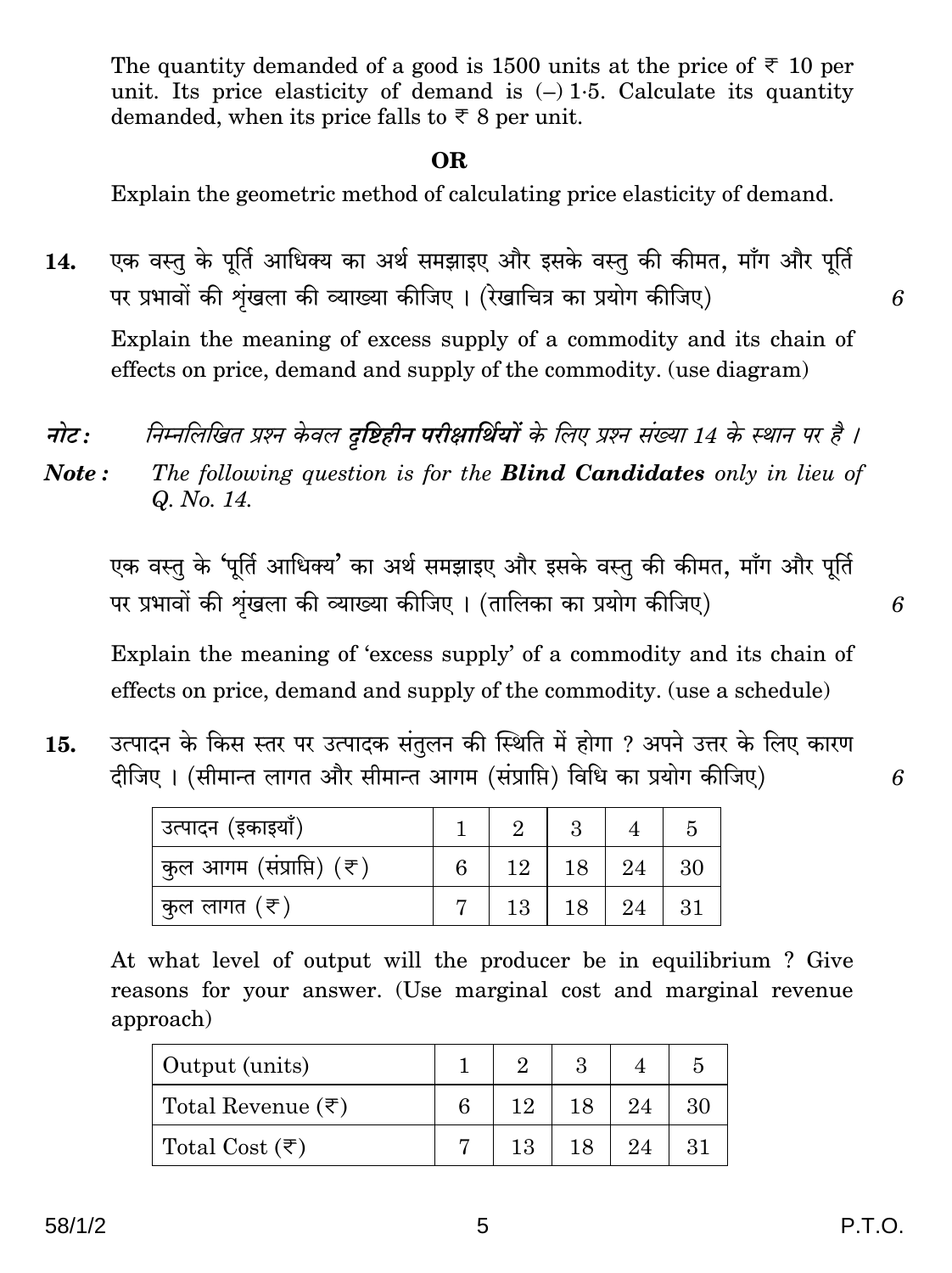अथवा

एक उपभोक्ता केवल दो वस्तुओं का उपभोग करता है। उपयोगिता विश्लेषण की सहायता से उपभोक्ता के संतुलन की व्याख्या कीजिए।

Explain consumer's equilibrium with the help of indifference curve analysis.

#### **OR**

A consumer consumes only two goods. Explain consumer's equilibrium with the help of utility analysis.

#### खण्ड ब

#### **SECTION B**

| 17. | राष्ट्रीय उत्पाद की परिभाषा दीजिए ।<br>Define national product.                                                                                                                                        | 1 |
|-----|--------------------------------------------------------------------------------------------------------------------------------------------------------------------------------------------------------|---|
| 18. | उपभोग वस्तुओं की परिभाषा दीजिए ।<br>Define consumption goods.                                                                                                                                          | 1 |
| 19. | सरकारी बजट क्या होता है ?<br>What is a government budget?                                                                                                                                              | 1 |
| 20. | अप्रत्यक्ष करों के दो उदाहरण दीजिए ।<br>Give two examples of indirect taxes.                                                                                                                           | 1 |
| 21. | सावधि जमाएँ क्या होती हैं ?<br>What are time deposits?                                                                                                                                                 | 1 |
| 22. | औसत बचत प्रवृति का अर्थ बताइए । औसत उपभोग प्रवृति के साथ इसका क्या सम्बन्ध<br>होता है ?<br>Give the meaning of average propensity to save. What is its relation<br>with average propensity to consume? | 3 |

6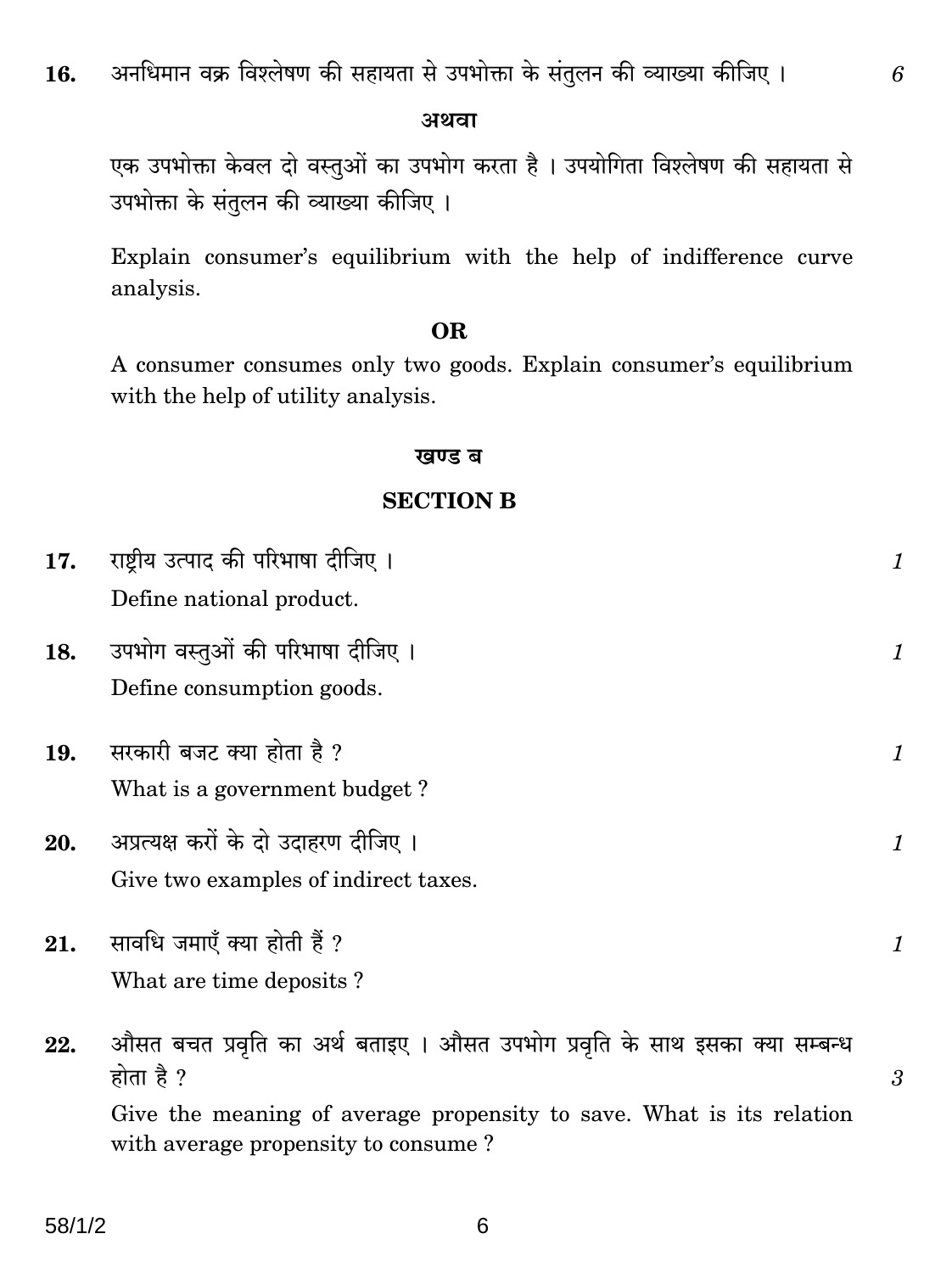- निवेश गुणक का अर्थ समझाइए। इसका न्यूनतम और अधिकतम मूल्य क्या हो सकता है ? 23. Explain the meaning of investment multiplier. What can be its minimum and maximum value?
- भगतान संतुलन खाते के चालु खाते और पूँजीगत खाते में इनके घटकों के आधार पर भेद 24. कीजिए । Distinguish between current account and capital account of the balance

of payments account on the basis of its components.

- आय के चक्रीय प्रवाह की व्याख्या कीजिए । 25. Explain the circular flow of income.
- मुद्रा के 'मुल्य संचय' कार्य की व्याख्या कीजिए। 26.

#### अथवा

"सरकार के बैंकर" के रूप में केन्द्रीय बैंक की भूमिका की व्याख्या कीजिए ।

Explain the 'store of value' function of money.

#### **OR**

Explain the role of central bank as a "Banker to the government".

निम्नलिखित आँकड़ों से "कारक लागत पर निवल मूल्य संवृद्धि" का परिकलन कीजिए: 27.

|      |                              | (ह लाखों में) |
|------|------------------------------|---------------|
|      | (i) मध्यवर्ती उपभोग          | 300           |
| (ii) | स्टॉक में परिवर्तन           | 50            |
|      | (iii)     निवल अप्रत्यक्ष कर | 70            |
| (iv) | बिक्री                       | 500           |
|      | (v) अचल पूँजी का उपभोग       | 20            |
| (vi) | आयात                         | 40            |

3

3

 $\overline{4}$ 

3

 $\mathcal{S}$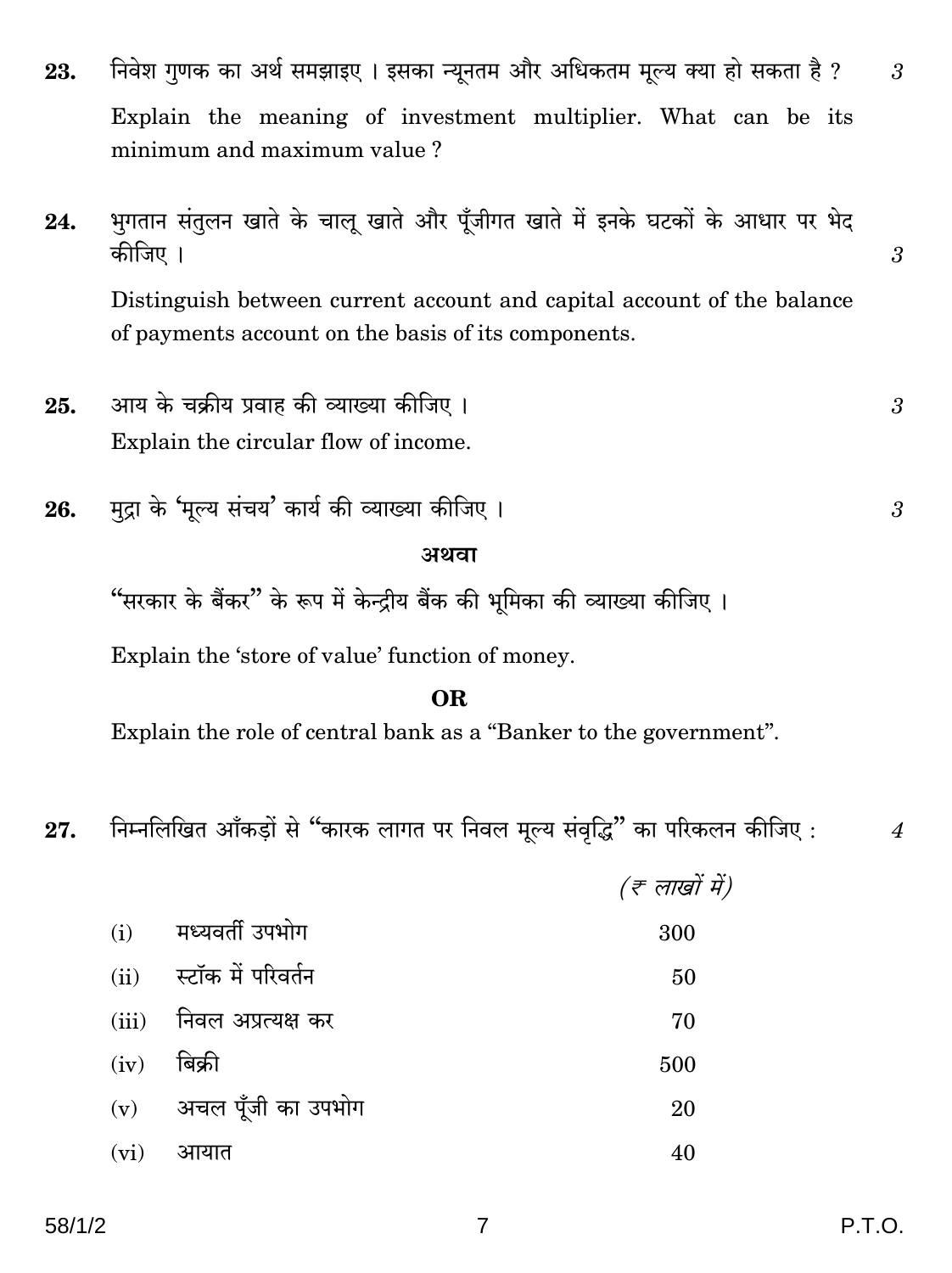Calculate "Net value added at factor cost" from the following data:

|       |                              | $(\bar{\tau}$ in Lakhs) |
|-------|------------------------------|-------------------------|
| (i)   | Intermediate consumption     | 300                     |
| (ii)  | Change in stock              | 50                      |
| (iii) | Net indirect taxes           | 70                      |
| (iv)  | <b>Sales</b>                 | 500                     |
| (v)   | Consumption of fixed capital | 20                      |
| (vi)  | Imports                      | 40                      |

वाणिज्यिक बैंक साख निर्माण किस प्रकार करते हैं ? एक उदाहरण की सहायता से 28. समझाइए ।

#### अथवा

खुले बाज़ार के कार्यकलाप का अर्थ समझाइए। केन्द्रीय बैंक मुद्रा पूर्ति को नियंत्रित करने के लिए इसका प्रयोग कैसे करता है ?

 $\boldsymbol{4}$ 

 $\overline{4}$ 

How do commercial banks create credit ? Explain with the help of an example.

#### **OR**

Explain the meaning of open market operations. How is it used by the central bank to control money supply ?

केन्द्रीय बैंक विदेशी मुद्रा की कीमत बढ़ने पर नियंत्रण रखने के लिए कदम उठाता है।  $*29.$ समझाइए इसमें कौन-से आर्थिक मूल्य शामिल हैं जो कि आम आदमी से सम्बन्धित हैं। The central bank takes steps to control rise in the price of foreign exchange. Explain the economic values it involves as far as the common man is concerned.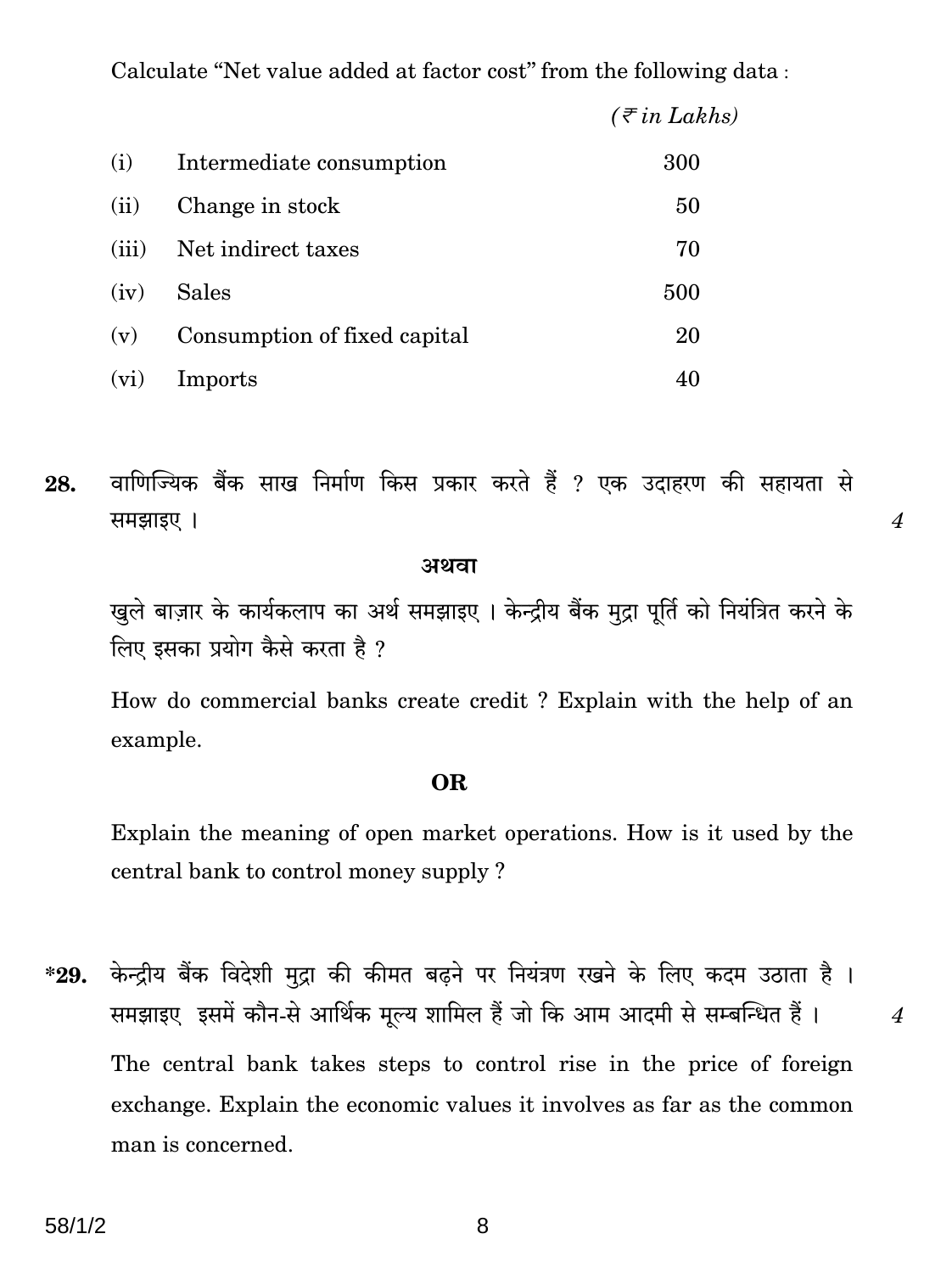| ۰.<br>٠<br>٦ | ٦<br>×      | ۰. |  |
|--------------|-------------|----|--|
| ٠<br>. .     |             |    |  |
|              | I<br>I<br>I | I  |  |

| (i)   | निजी क्षेत्र को कारक लागत पर निवल          |          |
|-------|--------------------------------------------|----------|
|       | देशीय उत्पाद से अर्जित आय                  | 700      |
| (ii)  | निगम कर                                    | 40       |
| (iii) | विदेशों से निवल कारक आय                    | $(-) 20$ |
| (iv)  | मूल्यहास                                   | 50       |
|       | $(v)$ निजी निगमित क्षेत्र की बचतें         | 150      |
|       | (vi) सरकार से चालू हस्तांतरण               | 80       |
|       | (vii) राष्ट्रीय ऋण पर ब्याज                | 60       |
|       | (viii) परिवारों द्वारा दिए गए प्रत्यक्ष कर | 70       |
|       | $(ix)$ विदेशों को निवल चालू हस्तांतरण      | $(-)$ 10 |

#### अथवा

राष्ट्रीय आय का परिकलन कीजिए :

 $\boldsymbol{6}$ 

|       |                                         | (ह करोड़ों में) |
|-------|-----------------------------------------|-----------------|
| (i)   | निवल देशीय पूँजी निर्माण                | 150             |
| (ii)  | सरकारी अन्तिम उपभोग व्यय                | 300             |
| (iii) | विदेशों से निवल कारक आय                 | $(-) 20$        |
| (iv)  | निजी अन्तिम उपभोग व्यय                  | 600             |
| (v)   | मूल्यहास                                | 30              |
| (vi)  | निवल निर्यात                            | 50              |
|       | (vii) निवल अप्रत्यक्ष कर                | 90              |
|       | (viii) शेष विश्व से निवल चालू हस्तांतरण | 40              |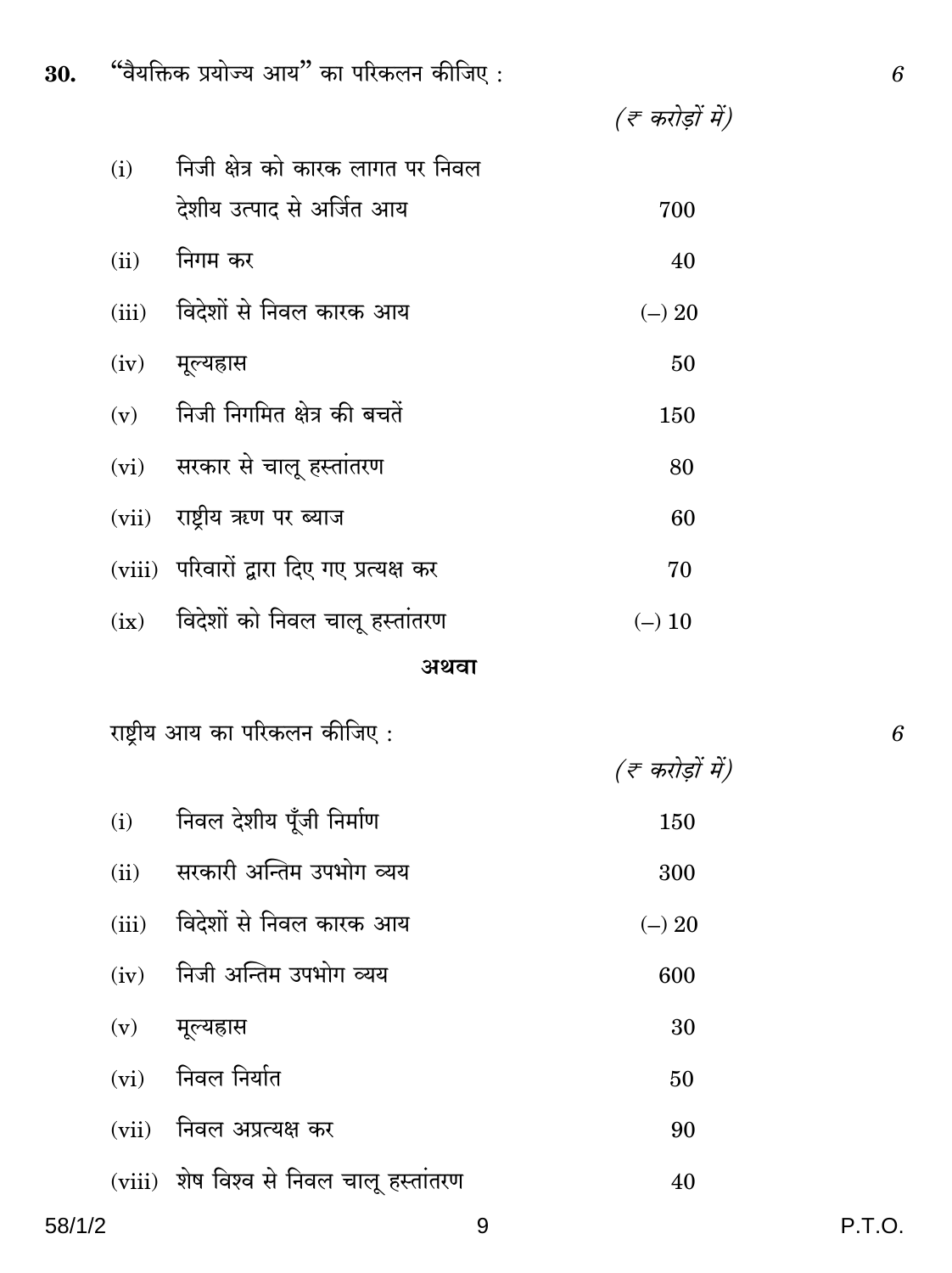Calculate "Personal disposable income" :

*(*<sup>&</sup>lt; *in Crores)*

| (i)   | Net domestic product at factor cost<br>accruing to private sector | 700      |
|-------|-------------------------------------------------------------------|----------|
| (ii)  | Corporation tax                                                   | 40       |
| (iii) | Net factor income from abroad                                     | $(-) 20$ |
| (iv)  | Depreciation                                                      | 50       |
| (v)   | Savings of private corporate sector                               | 150      |
| (vi)  | Current transfers from government                                 | 80       |
| (vii) | National debt interest                                            | 60       |
|       | (viii) Direct taxes paid by households                            | 70       |
| (ix)  | Net current transfers to abroad                                   | $(-) 10$ |

#### **OR**

Calculate national income :

|  | $(\bar{\tau}$ in Crores) |
|--|--------------------------|
|  |                          |

| (i)     | Net domestic capital formation               | 150      |
|---------|----------------------------------------------|----------|
| (ii)    | Government final consumption expenditure     | 300      |
| (iii)   | Net factor income from abroad                | $(-) 20$ |
| (iv)    | Private final consumption expenditure        | 600      |
| (v)     | Depreciation                                 | 30       |
| $(v_i)$ | Net exports                                  | 50       |
| (vii)   | Net indirect taxes                           | 90       |
| (viii)  | Net current transfers from rest of the world | 40       |